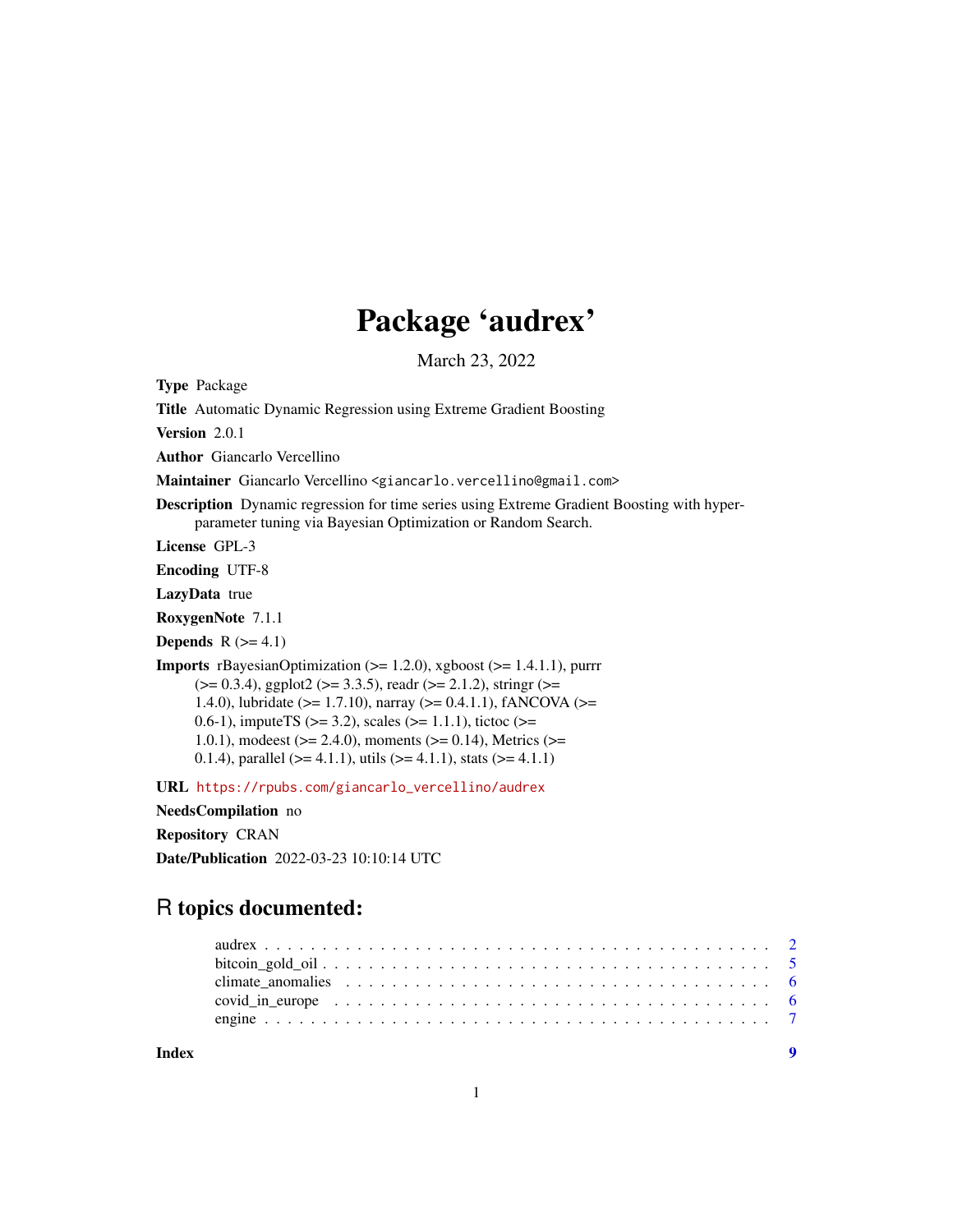<span id="page-1-0"></span>audrex *audrex: Automatic Dynamic Regression using Extreme Gradient Boosting*

# Description

Dynamic regression for time series using Extreme Gradient Boosting with hyper-parameter tuning via Bayesian Optimization or Random Search.

#### Usage

```
audrex(
 data,
 n_sample = 10,
 n_search = 5,
  smoother = FALSE,
  seq_len = NULL,
  diff_{threshold} = 0.001,booster = "gbtree",
 norm = NULL,n\_dim = NULL,ci = 0.8,
 min_set = 30,
 max\_depth = NULL,eta = NULL,
  gamma = NULL,
 min_child_weight = NULL,
  subsample = NULL,
  colsample_bytree = NULL,
  lambda = NULL,alpha = NULL,n_windows = 3,
 patience = 0.1,
 nrounds = 100,
  dates = NULL,
  acq = "ucb",kappa = 2.576,
  eps = 0,
 \text{kernel} = \text{list}(\text{type} = \text{"exponential", power = 2}),seed = 42)
```
#### Arguments

| data        | A data frame with time features on columns.                                 |
|-------------|-----------------------------------------------------------------------------|
| $n$ _sample | Positive integer. Number of samples for the Bayesian Optimization. Default: |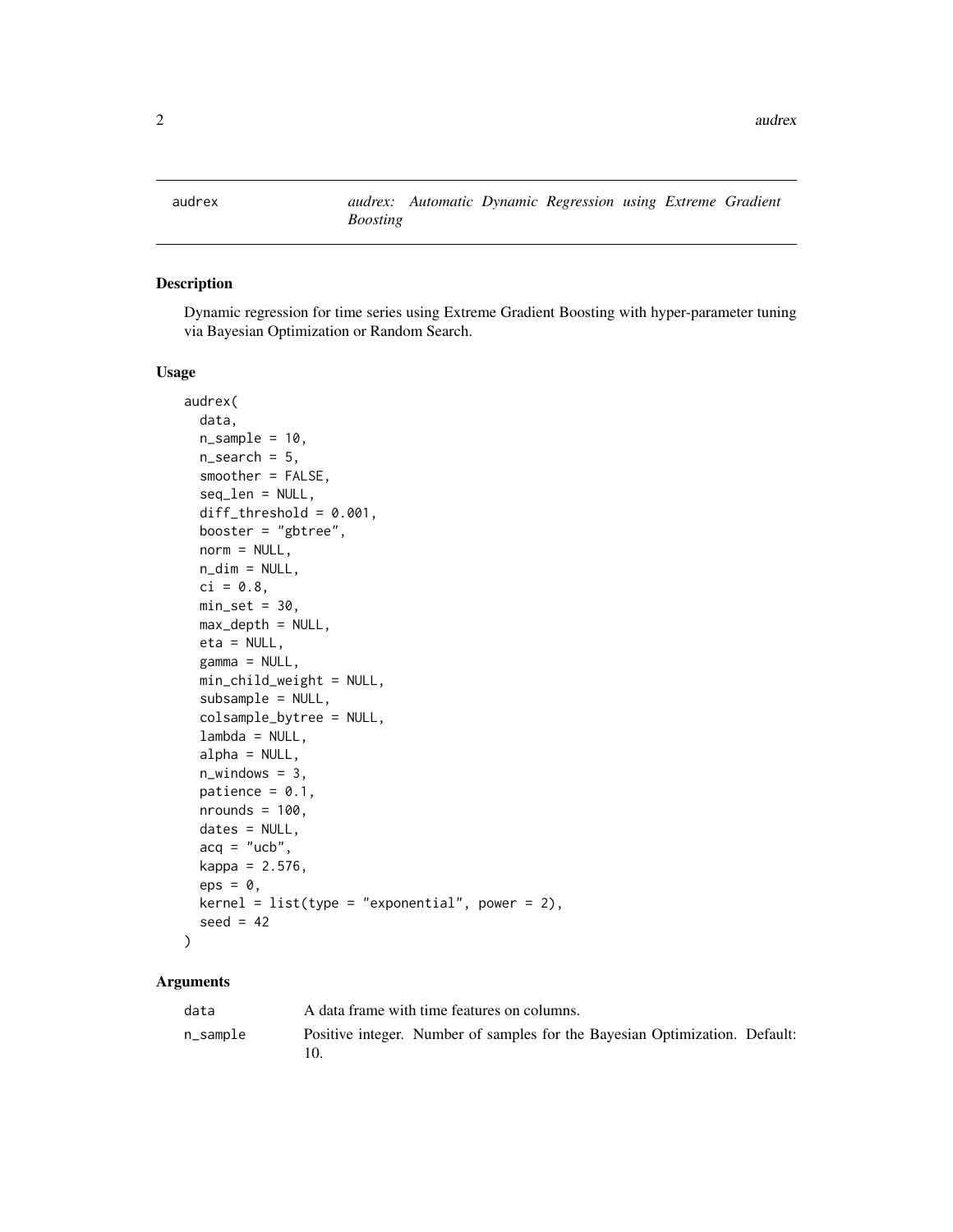audrex 3

| n_search         | Positive integer. Number of search steps for the Bayesian Optimization. When<br>the parameter is set to 0, optimization is shifted to Random Search. Default: 5,                                                                   |
|------------------|------------------------------------------------------------------------------------------------------------------------------------------------------------------------------------------------------------------------------------|
| smoother         | Logical. Perform optimal smoothing using standard loess. Default: FALSE                                                                                                                                                            |
| seq_len          | Positive integer. Number of time-steps to be predicted. Default: NULL (auto-<br>matic selection)                                                                                                                                   |
|                  | diff_threshold Positive numeric. Minimum F-test threshold for differentiating each time feature<br>(keep it low). Default: 0.001.                                                                                                  |
| booster          | String. Optimization methods available are: "gbtree", "gblinear". Default: "gb-<br>tree".                                                                                                                                          |
| norm             | Logical. Boolean flag to apply Yeo-Johson normalization. Default: NULL (au-<br>tomatic selection from random search or bayesian search).                                                                                           |
| n_dim            | Positive integer. Projection of time features in a lower dimensional space with<br>n_dim features. The default value (NULL) sets automatically the values in $c(1, 1)$<br>n features).                                             |
| сi               | Confidence interval. Default: 0.8.                                                                                                                                                                                                 |
| min_set          | Positive integer. Minimun number for validation set in case of automatic resize<br>of past dimension. Default: 30.                                                                                                                 |
| max_depth        | Positive integer. Look to xgboost documentation for description. A vector with<br>one or two positive integer for the search boundaries. The default value (NULL)<br>sets automatically the values in $c(1, 8)$ .                  |
| eta              | Positive numeric. Look to xgboost documentation for description. A vector<br>with one or two positive numeric between $(0, 1]$ for the search boundaries. The<br>default value (NULL) sets automatically the values in $c(0, 1)$ . |
| gamma            | Positive numeric. Look to xgboost documentation for description. A vector<br>with one or two positive numeric for the search boundaries. The default value<br>(NULL) sets automatically the values in $c(0, 100)$ .                |
| min_child_weight |                                                                                                                                                                                                                                    |
|                  | Positive numeric. Look to xgboost documentation for description. A vector<br>with one or two positive numeric for the search boundaries. The default value<br>(NULL) sets automatically the values in $c(0, 100)$ .                |
| subsample        | Positive numeric. Look to xgboost documentation for description. A vector<br>with one or two positive numeric between $(0, 1]$ for the search boundaries. The<br>default value (NULL) sets automatically the values in $c(0, 1)$ . |
| colsample_bytree |                                                                                                                                                                                                                                    |
|                  | Positive numeric. Look to xgboost documentation for description. A vector<br>with one or two positive numeric between $(0, 1]$ for the search boundaries. The<br>default value (NULL) sets automatically the values in $c(0, 1)$ . |
| lambda           | Positive numeric. Look to xgboost documentation for description. A vector<br>with one or two positive numeric for the search boundaries. The default value<br>(NULL) sets automatically the values in $c(0, 100)$ .                |
| alpha            | Positive numeric. Look to xgboost documentation for description. A vector<br>with one or two positive numeric for the search boundaries. The default value<br>(NULL) sets automatically the values in $c(0, 100)$ .                |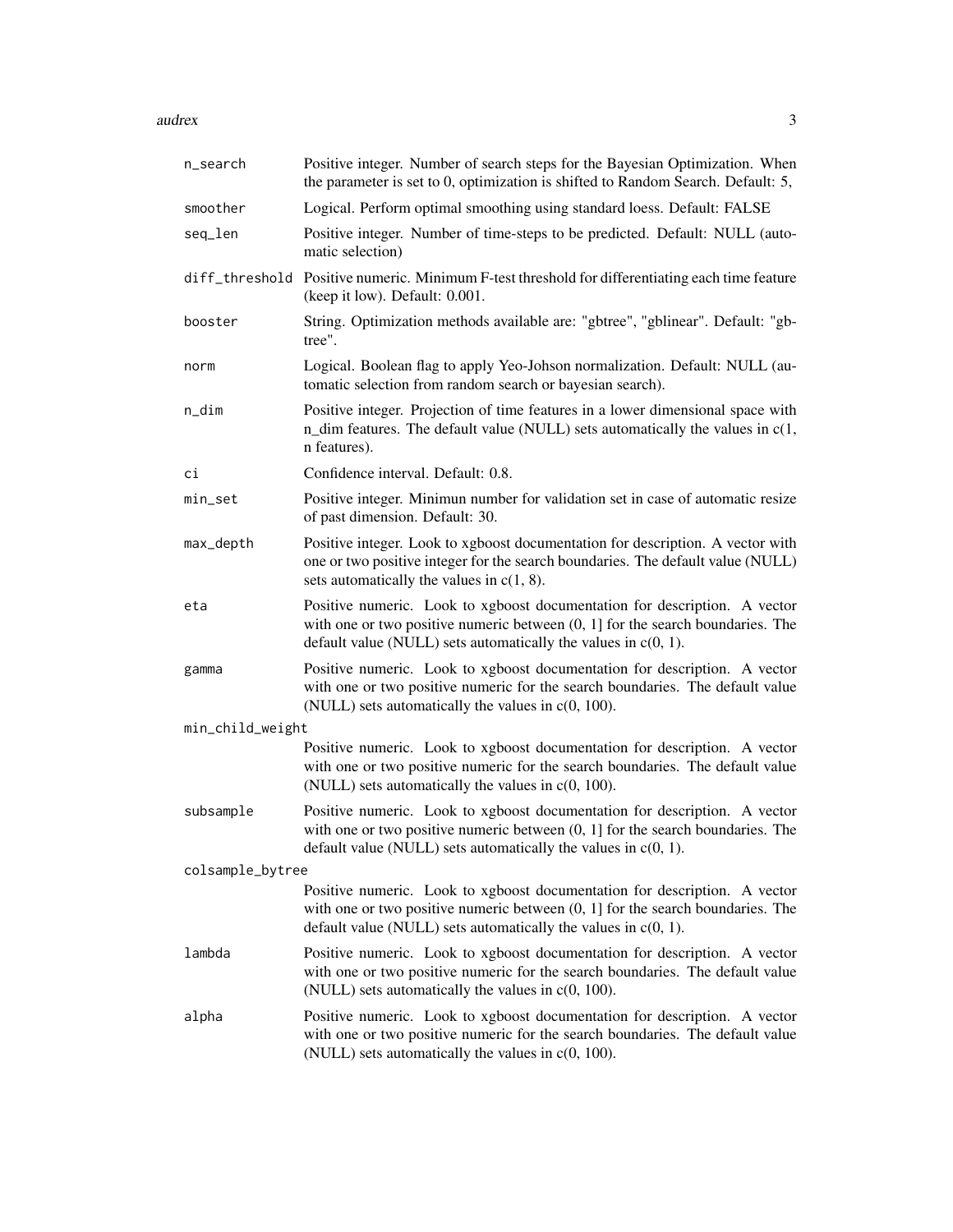| n_windows | Positive integer. Number of (expanding) windows for cross-validation. Default:<br>3.                                                                   |
|-----------|--------------------------------------------------------------------------------------------------------------------------------------------------------|
| patience  | Positive numeric. Percentage of waiting rounds without improvement before<br>xgboost stops. Default: 0.1                                               |
| nrounds   | Positive numeric. Number of round for the extreme boosting machine. Look to<br>xgboost for description. Default: 100.                                  |
| dates     | Date. Vector of dates for the time series. Default: NULL (progressive numbers).                                                                        |
| acq       | String. Parameter for Bayesian Optimization. For reference see rBayesianOpti-<br>mization documentation. Default: "ucb".                               |
| kappa     | Positive numeric. Parameter for Bayesian Optimization. For reference see<br>rBayesianOptimization documentation. Default: 2.576.                       |
| eps       | Positive numeric. Parameter for Bayesian Optimization. For reference see<br>rBayesianOptimization documentation. Default: 0.                           |
| kernel    | List. Parameter for Bayesian Optimization. For reference see rBayesianOpti-<br>mization documentation. Default: list(type = "exponential", power = 2). |
| seed      | Random seed. Default: 42.                                                                                                                              |

#### Value

This function returns a list including:

- history: a table with the models from bayesian (n\_sample + n\_search) or random search (n\_sample), their hyper-parameters and optimization metric, the weighted average rank
- models: a list with the details for each model in history
- best\_model: results for the best selected model according to the weighted average rank, including:
	- predictions: min, max, q25, q50, q75, quantile at selected ci, mean, sd, skewness and kurtosis for each time feature
	- joint\_error: max sequence error for the differentiated time features (max\_rmse, max\_mae, max\_mdae, max\_mape, max\_mase, max\_rae, max\_rse, max\_rrse, both for training and testing)
	- serie\_errors: sequence error for the differentiated time features averaged across testing windows (rmse, mae, mdae, mape, mase, rae, rse, rrse, both for training and testing)
	- pred\_stats: for each predicted time feature, IQR to range, divergence, risk ratio, upside probability, averaged across prediction time-points and at the terminal points
	- plots: a plot for each predicted time feature with highlighted median and confidence intervals
- time\_log

#### Author(s)

Giancarlo Vercellino <giancarlo.vercellino@gmail.com>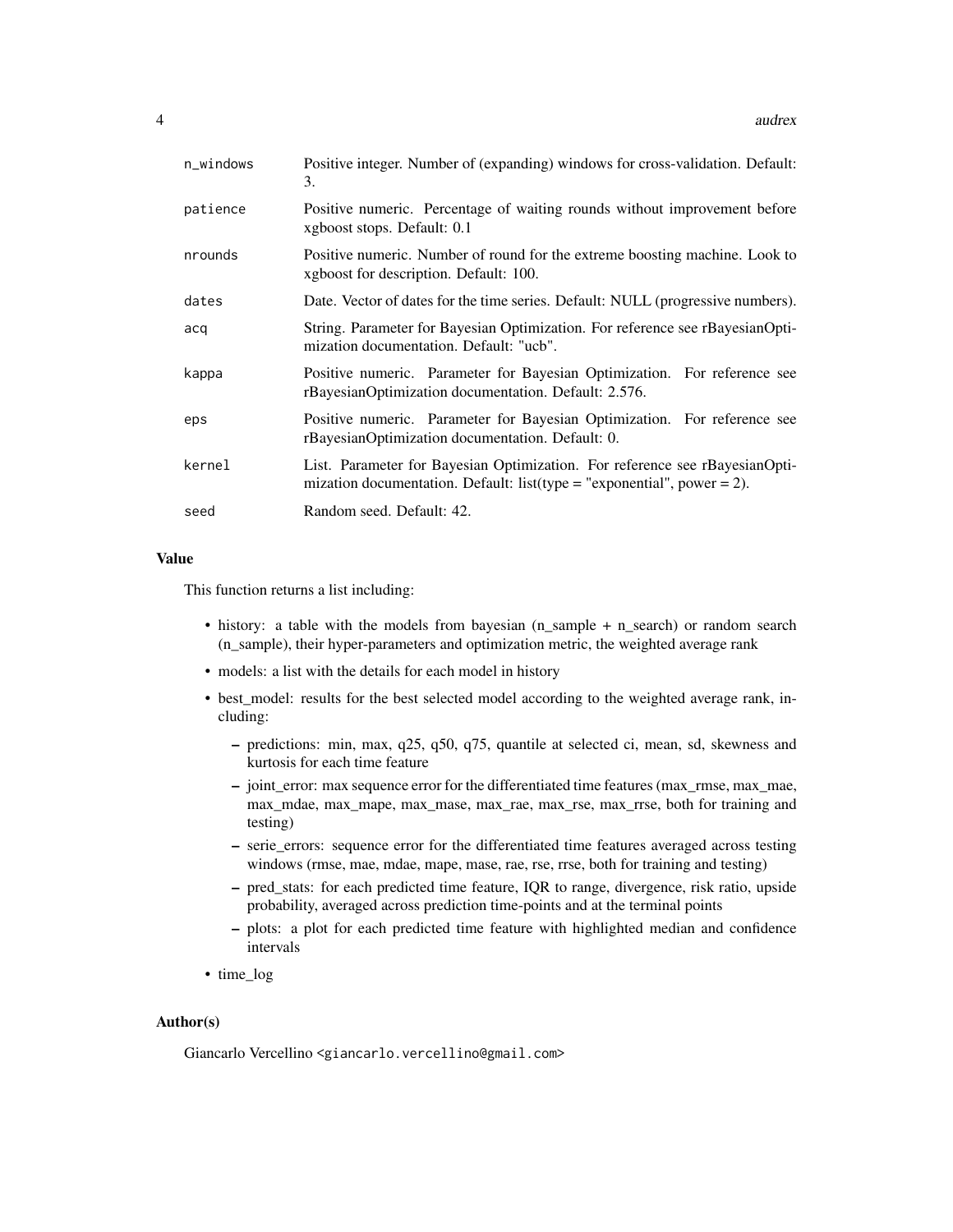## <span id="page-4-0"></span>bitcoin\_gold\_oil 5

# See Also

Useful links:

• [https://rpubs.com/giancarlo\\_vercellino/audrex](https://rpubs.com/giancarlo_vercellino/audrex)

#### Examples

```
audrex(covid_in_europe[, 2:5], n_samp = 3, n_search = 2, seq_len = 10) ### BAYESIAN OPTIMIZATION
audrex(covid_in_europe[, 2:5], n_samp = 5, n_search = 0, seq_len = 10) ### RANDOM SEARCH
```
bitcoin\_gold\_oil *bitcoin\_gold\_oil data set*

#### Description

A data frame with different time series (prices and volumes) for bitcoin, gold and oil.

A data frame with different time series (prices and volumes) for bitcoin, gold and oil.

#### Usage

```
bitcoin_gold_oil
```
bitcoin\_gold\_oil

#### Format

A data frame with 18 columns and 1827 rows.

A data frame with 18 columns and 1827 rows.

#### Source

Yahoo Finance

Yahoo Finance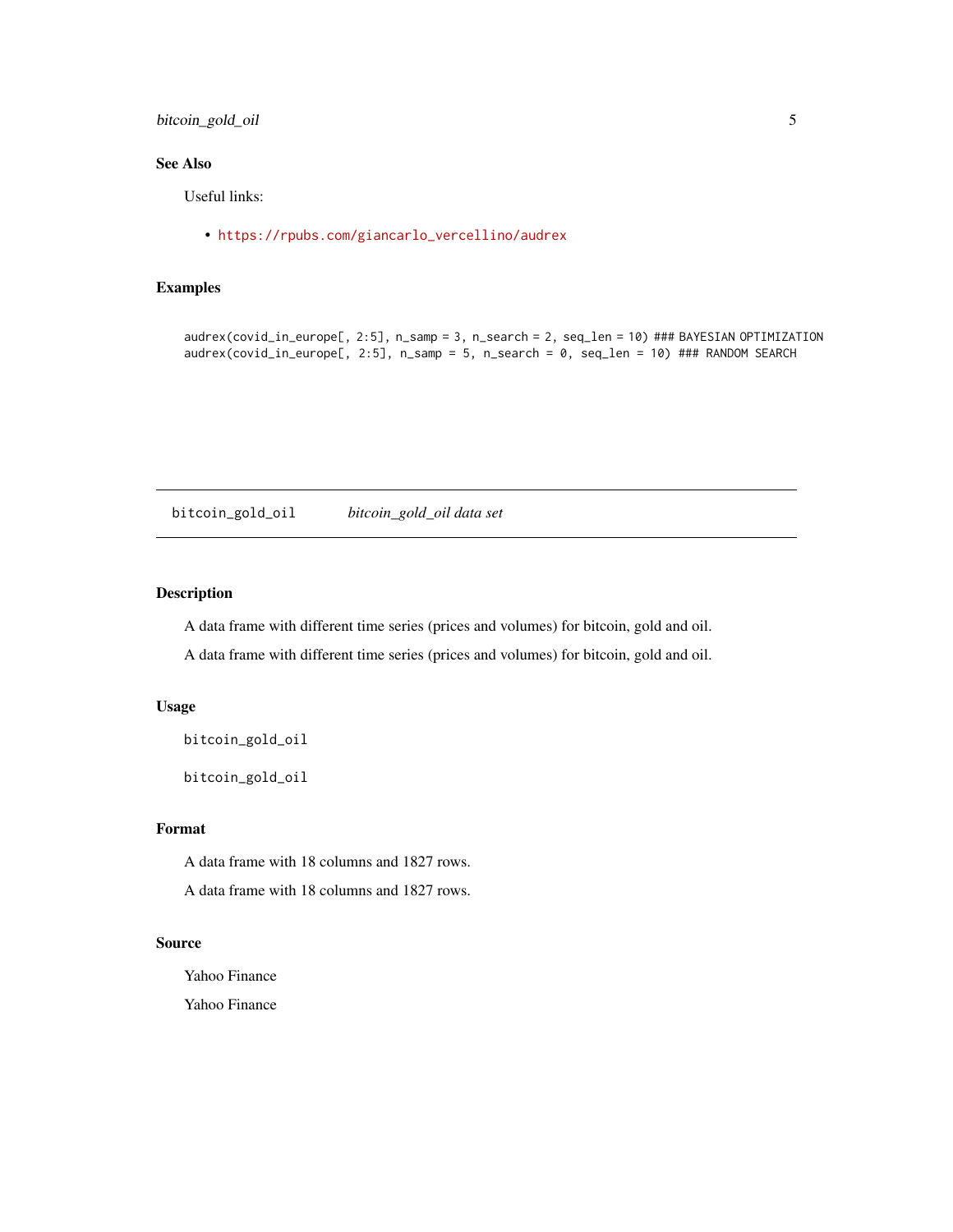<span id="page-5-0"></span>climate\_anomalies *climate\_anomalies data set*

#### Description

A data frame with different two time series on global mean temperature anomalies (GMTA) and global mean sea level (GMTA).

#### Usage

climate\_anomalies

# Format

A data frame with 2 columns and 266 rows.

#### Source

Datahub.io, Climate-change collection

covid\_in\_europe *covid\_in\_europe data set*

#### Description

A data frame with with daily and cumulative cases of Covid infections and deaths in Europe since March 2021.

A data frame with with daily and cumulative cases of Covid infections and deaths in Europe since March 2021.

#### Usage

covid\_in\_europe

covid\_in\_europe

#### Format

A data frame with 5 columns and 163 rows. A data frame with 5 columns and 163 rows.

#### Source

www.ecdc.europa.eu www.ecdc.europa.eu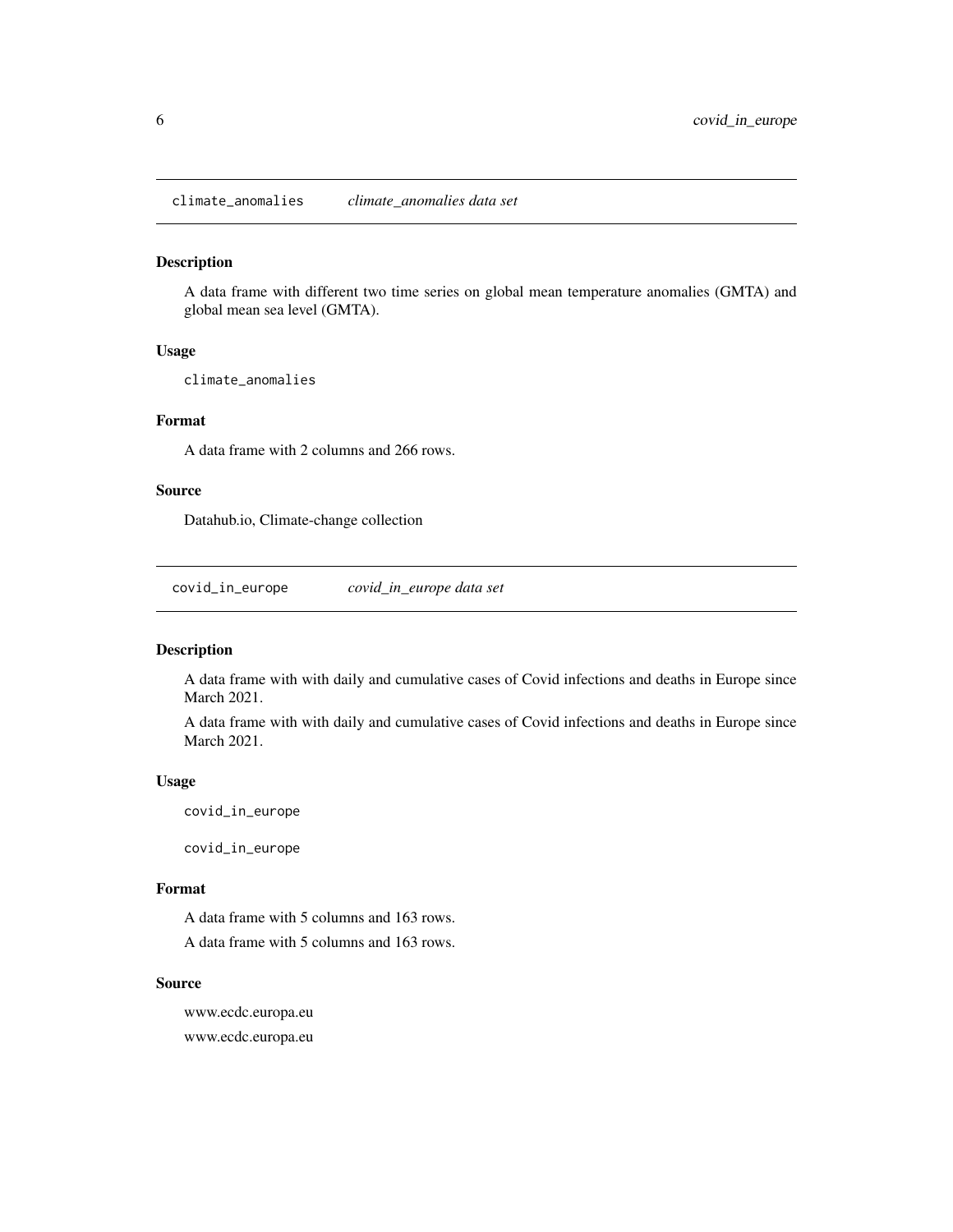<span id="page-6-0"></span>

# Description

support functions for audrex

## Usage

```
engine(
 predictors,
  target,
 booster,
 max_depth,
 eta,
 gamma,
 min_child_weight,
  subsample,
 colsample_bytree,
 lambda,
 alpha,
 n_windows,
 patience,
 nrounds
)
```
# Arguments

| predictors       | A data frame with predictors on columns.                                                                                                                                                                                           |
|------------------|------------------------------------------------------------------------------------------------------------------------------------------------------------------------------------------------------------------------------------|
| target           | A numeric vector with target variable.                                                                                                                                                                                             |
| booster          | String. Optimization methods available are: "gbtree", "gblinear". Default: "gb-<br>tree".                                                                                                                                          |
| max_depth        | Positive integer. Look to xgboost documentation for description. A vector with<br>one or two positive integer for the search boundaries. The default value (NULL)<br>sets automatically the values in $c(1, 8)$ .                  |
| eta              | Positive numeric. Look to xgboost documentation for description. A vector<br>with one or two positive numeric between $(0, 1]$ for the search boundaries. The<br>default value (NULL) sets automatically the values in $c(0, 1)$ . |
| gamma            | Positive numeric. Look to xgboost documentation for description. A vector<br>with one or two positive numeric for the search boundaries. The default value<br>(NULL) sets automatically the values in $c(0, 100)$ .                |
| min_child_weight |                                                                                                                                                                                                                                    |
|                  | Positive numeric. Look to xgboost documentation for description. A vector<br>with one or two positive numeric for the search boundaries. The default value<br>(NULL) sets automatically the values in $c(0, 100)$ .                |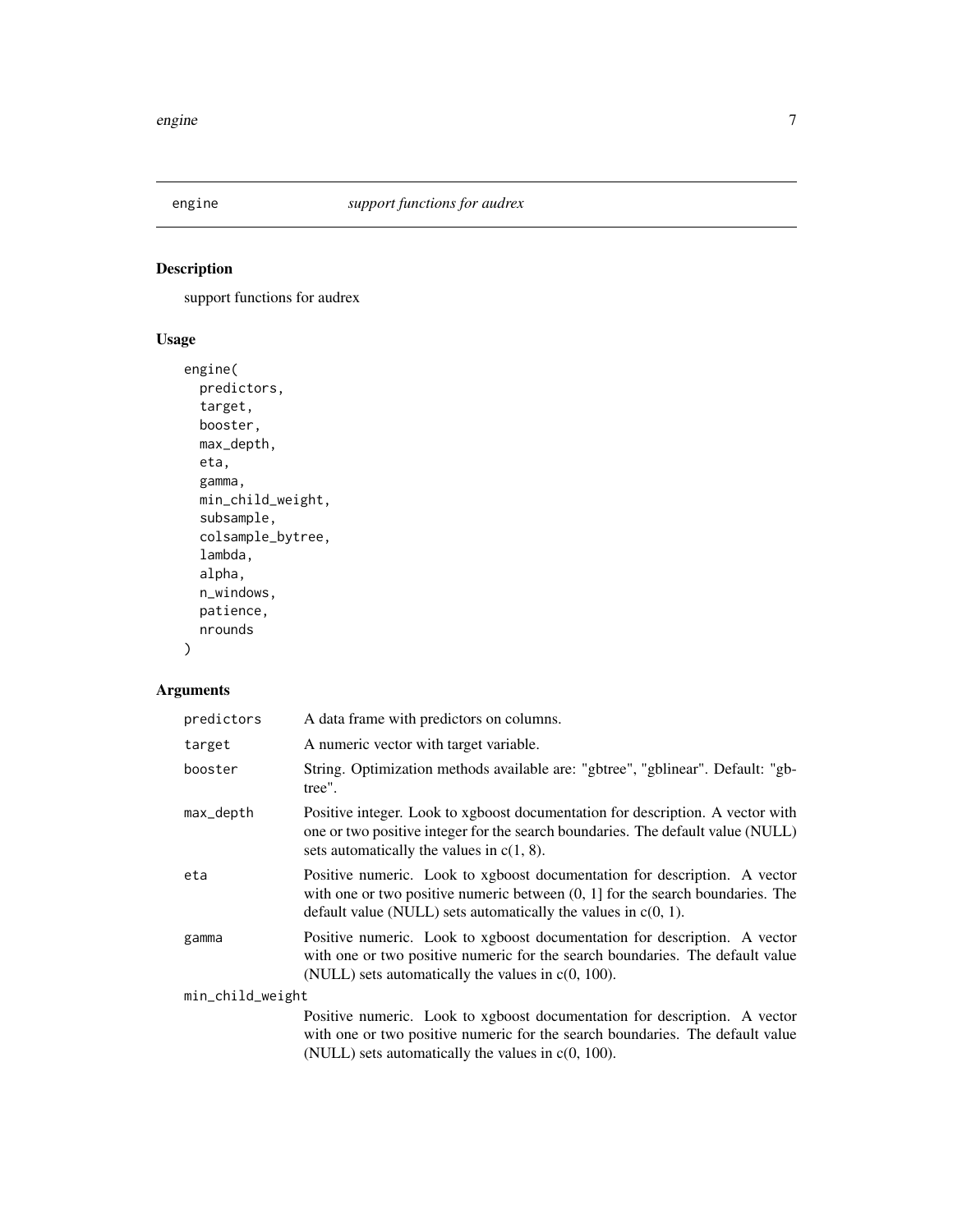| subsample        | Positive numeric. Look to xgboost documentation for description. A vector<br>with one or two positive numeric between $(0, 1]$ for the search boundaries. The<br>default value (NULL) sets automatically the values in $c(0, 1)$ . |  |  |  |  |  |
|------------------|------------------------------------------------------------------------------------------------------------------------------------------------------------------------------------------------------------------------------------|--|--|--|--|--|
| colsample_bytree |                                                                                                                                                                                                                                    |  |  |  |  |  |
|                  | Positive numeric. Look to xgboost documentation for description. A vector<br>with one or two positive numeric between $(0, 1]$ for the search boundaries. The<br>default value (NULL) sets automatically the values in $c(0, 1)$ . |  |  |  |  |  |
| lambda           | Positive numeric. Look to xgboost documentation for description. A vector<br>with one or two positive numeric for the search boundaries. The default value<br>(NULL) sets automatically the values in $c(0, 100)$ .                |  |  |  |  |  |
| alpha            | Positive numeric. Look to xgboost documentation for description. A vector<br>with one or two positive numeric for the search boundaries. The default value<br>(NULL) sets automatically the values in $c(0, 100)$ .                |  |  |  |  |  |
| $n_w$ indows     | Positive integer. Number of (expanding) windows for cross-validation. Default:<br>3.                                                                                                                                               |  |  |  |  |  |
| patience         | Positive numeric. Percentage of waiting rounds without improvement before<br>xgboost stops. Default: 0.1                                                                                                                           |  |  |  |  |  |
| nrounds          | Positive numeric. Number of round for the extreme boosting machine. Look to<br>xgboost for description. Default: 100.                                                                                                              |  |  |  |  |  |

# Author(s)

Giancarlo Vercellino <giancarlo.vercellino@gmail.com>